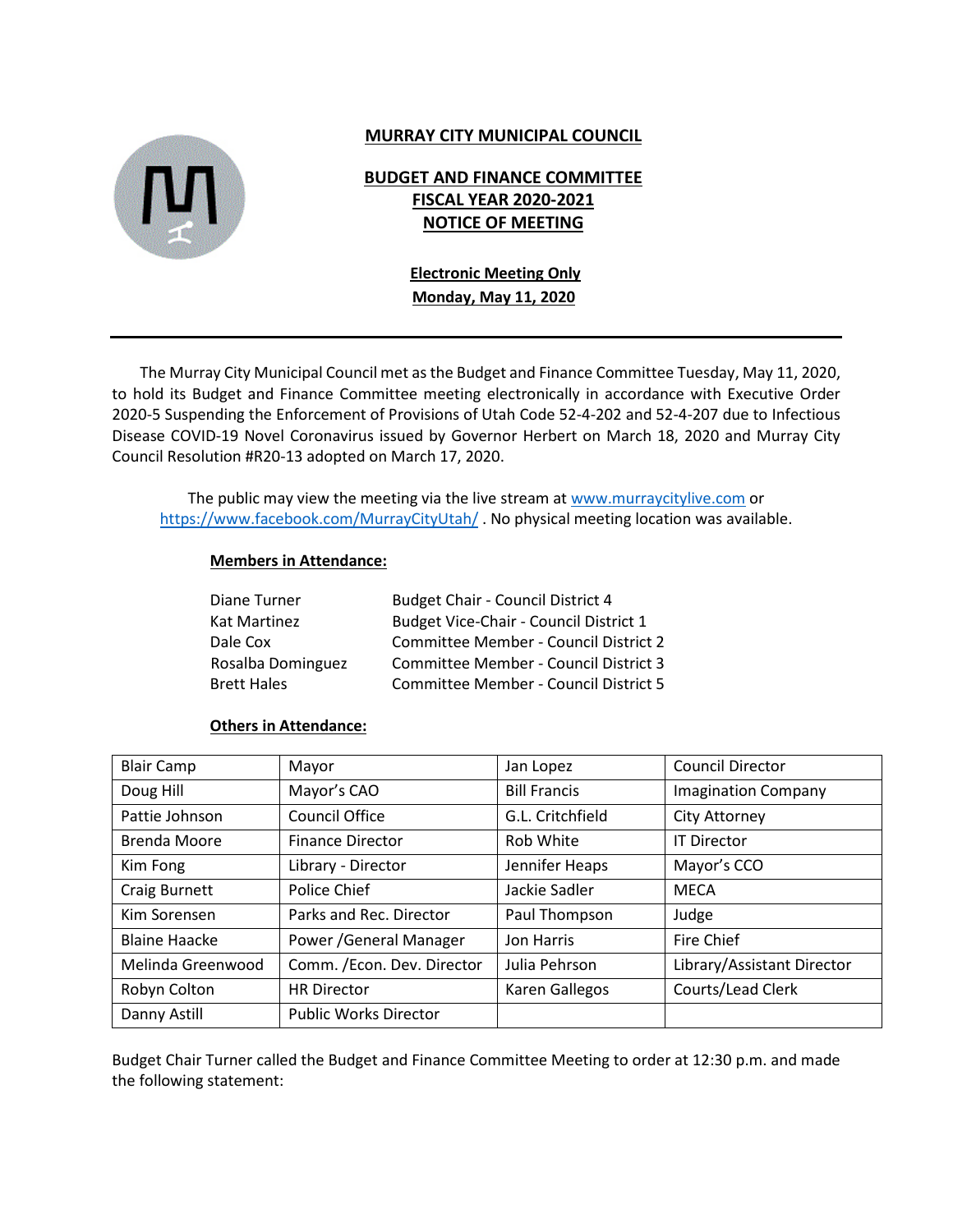Welcome to the Murray City Budget & Finance Committee Meeting for Fiscal Year 2021. Because of the current health pandemic, and in order to comply with the Governor's Directive to "Stay Safe, Stay Home," and the Public Health Order issued by the County Health Department and County Mayor, we have determined that an in person meeting, including attendance by the public and the Council is not practical or prudent. Therefore, this meeting will be held remotely through electronic means.

Each person is participating from a separate location. We are totally dependent upon the internet and technology to broadcast this meeting and to ensure that the public has an opportunity to view the proceedings, however, there could be a malfunction that is totally out of our control. We do not expect any issues but want you to be aware of that possibility. All Council Members are present.

Today the City Council is reviewing the Mayor's Tentative Budget for Fiscal Year 2021 with department directors. If you would like to follow along, the complete budget can be found on the City website at [www.murray.utah.gov](http://www.murray.utah.gov/)

I want to sincerely thank the Mayor's Office, the Budget Officer, and all department directors for the extensive hours of work and planning that has gone into the budget thus far. Because the state of the economy is unprecedented and future revenues unknown and difficult to estimate, the Council has asked each department to take further reductions in their budgets. We will be discussing those items today. The City Council had an opportunity to study the Mayor's Budget and has several concerns: Revenue projections; General Fund Reserve usage, and staffing.

We have researched historic Murray City sales tax revenue from the Recession of December 2007 to see how that period affected the City. We found that the first full year was relatively mild, however, by year two, the City lost 12.5% in sales tax revenue. And Murray did not reach its prerecession year sales tax revenue until 2015, eight years later.

General Fund reserves are intended to compensate with emergency funding when unexpected downturns occur. In this situation, we do not know how long the current downturn may last and want to protect our reserves as much as possible. (Or to get us through this emergency.)

The Council recognizes that Murray City employees provide outstanding service to both residents and businesses in our community. The Council acknowledges the experience, knowledge and expertise of City employees, and their dedication to excellence. The Council realizes the investment the City has in its personnel and the importance of retaining skilled, trained, and dedicated employees in the increasingly competitive governmental sector. It is our desire that no city employee lose their job due to the coronavirus pandemic, although, we will discuss whether we can in good conscience provide compensation increases when the future is unknown. We prefer to avoid future layoffs, furloughs, and reduction in benefits by maintaining the current compensation levels. We plan to review all decisions and look at revenues and expenses at Mid-Year Budget in January 2021.

Ms. Turner explained, due to COVID-19 Department Directors were notified ahead of time, with the request to prepare, include, and discuss the following seven items for their budget reviews:

1. FY 2020 – Review the March 2020 Financial Report. What amounts do department directors feel will be unspent at the end of this fiscal year? Please be specific.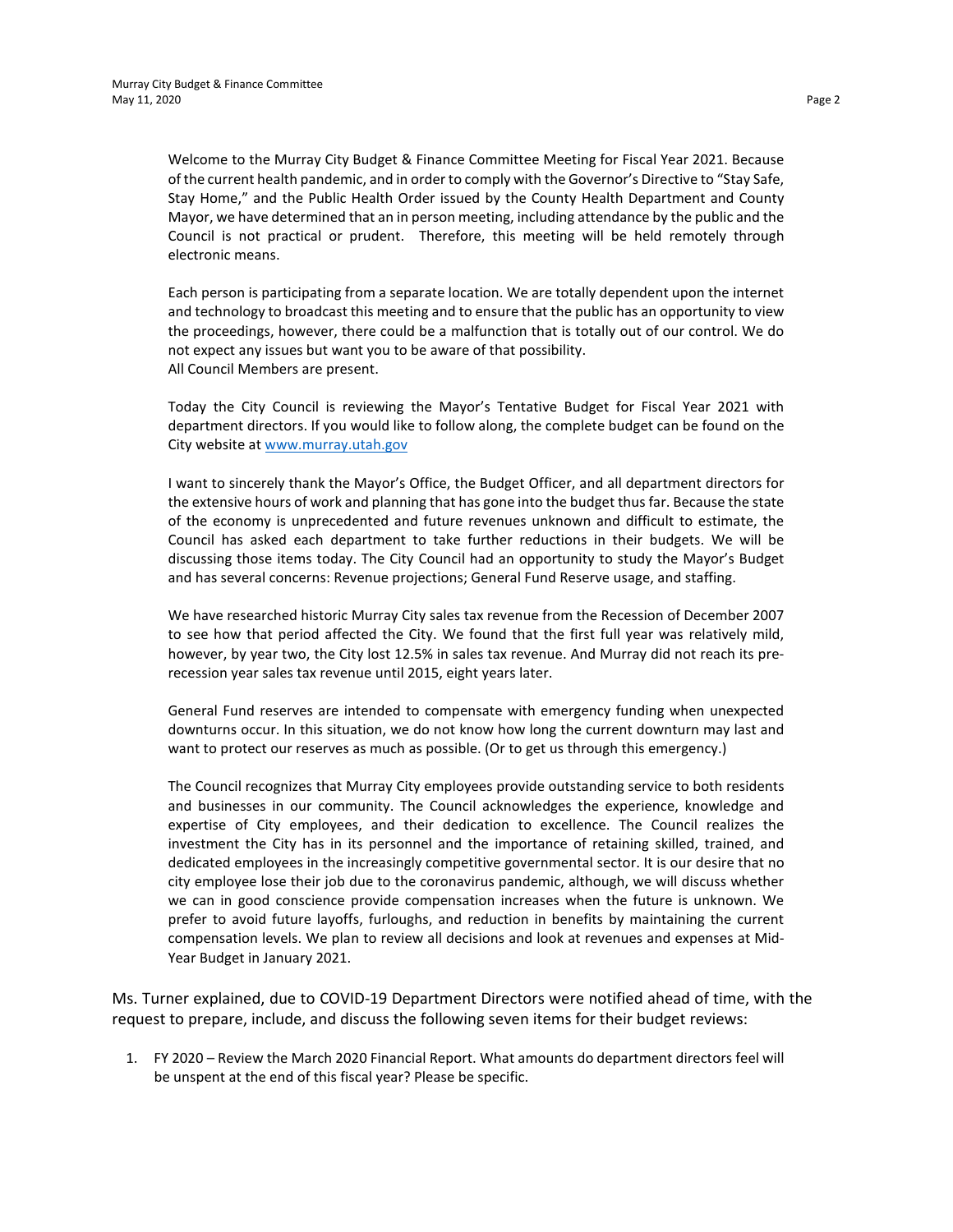- 2. CARES Act How many employees are out, whether family sick leave or childcare gaps? Are those departments short staffed?
- 3. How much travel and training budget is critical to maintain required certifications and license renewals?
- 4. What would you cut if asked to decrease operations by 4%? Four percent should be figured on the total operations before the Administrative Allocation that decreases the overall budget. This applies to General Fund departments and enterprise funds.
- 5. Analyze overtime to determine if this line item can be decreased. Be prepared to discuss and provide an estimate of amount.
- 6. Discuss CIP projects.
- 7. Discuss any other concerns directors may have.

(Hold harmless on 4% decrease in budget: Library, RDA, Central Garage, Retained Risk and Utility Billing.)

### **Budget Overview** – Brenda Moore

Ms. Moore shared a power point to review the overall status of the City's FY 2020-2021 budget. (See the Murray City's Website) Due to COVID-19, she discussed what the next fiscal year might look like and stated no one knows how quickly the economy will rebound. She reported prior to March 13, 2020 the City was doing well; GF (General Fund) sales tax revenues were above budget, which helped to offset the fourth quarter decrease. Recently, Ms. Moore received an email from the Utah State Tax Commission that the City would receive \$400,000 more than she anticipated for the month of March. Her best estimate was that the City would finish FY 2020 around 20% in GF reserves. As she budgeted anticipated expenses so far, she believed department directors were saving more and not spending as much.

She confirmed with the Mayor's proposed budget, the City would finish FY 2021 at 12% reserve balance. Ms. Moore said reserves are for exactly what the City was experiencing (COVID-19), and to handle the downturn of unanticipated events.

Budget Priorities were noted as follows:

- Preserve the City's workforce.
- Keep city services at the level citizens expect.
- Remove the transfer from the Solid Waste Fund.
- No property tax rate increase.

Budget Adjustments. Proposed by Mayor Camp, due to COVID-19, noted as:

- GF revenue projections ↓ \$4,401,882.
- COLA (Cost of living increases) for employees none.
- Capital projects approved ↓ \$5,099,500.
- Computer hardware replacement program Suspended for one year saving \$190,000.
- Other operational costs  $\downarrow$  by \$90,588.
- Enterprise funds, with allowance for uncollectable accounts increased by 50%. Ms. Moore noted enterprise funds are dependent on weather, as a result of how often lawns are watered, and how much power is used for heating and cooling. She determined the biggest challenge related to COVID-19 would be collecting past due utility bills. Shutoffs are temporarily suspended, which increased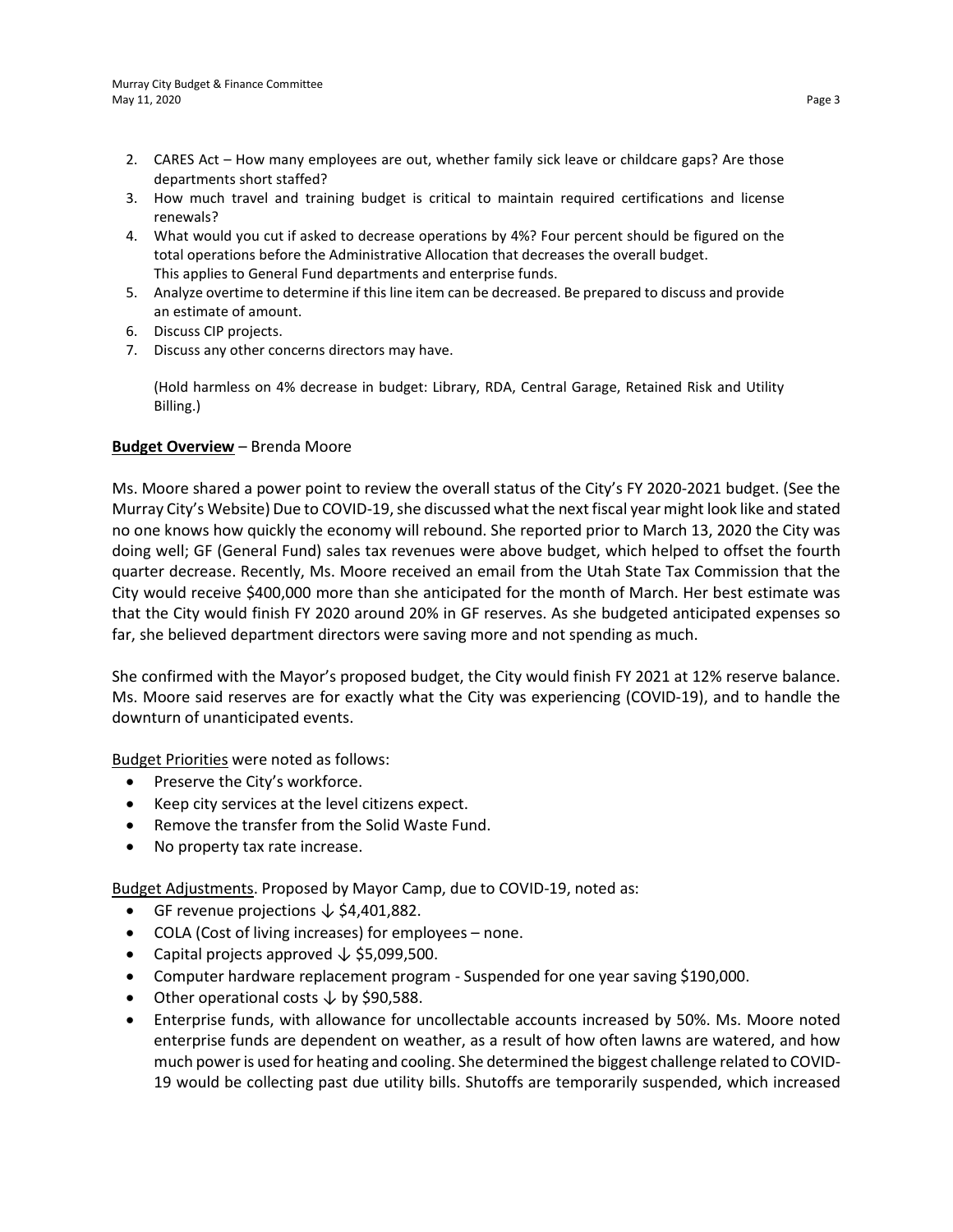account delinquencies, collection calls, and uncollectable accounts. Payment plans are offered to aid in delinquencies, and renter's upfront utility deposits would be utilized.

- Library: The budget for *fines* and *interest* was decreased. Ms. Moore noted the main revenue source of property tax was not affected by COVID-19.
- Personnel:
	- o Medical and dental insurance ↑ 6.5% and 1.9%.
	- o Worker's Compensation premiums increased.
	- o Tier 2 fire and public safety retirement ↑ 7% and 6.77%.
	- o Five new positions were requested: three approved; two denied.
	- o Two positions were eliminated.

Personnel – Budget by category. Ms. Moore noted a total of \$49.04 million for personnel expenses, which includes:

- Full-time wages  $= 61\%$
- Part-time wages = 4%
- Overtime = 2%
- Social Security = 5%
- Workers Compensation = 1%
- $\bullet$  Insurance = 12%
- Retirement = 15%

Overtime – Total budget all departments = \$1.18 million.

Fund Summary - Page 12 was reviewed to illustrate fund balances for Murray City's major, and non-major funds. Ms. Moore noted the following:

- General Fund:
	- $\circ$  General Fund ending balance = \$5,012,727
	- $\circ$  Capital Fund ending balance = \$5,467,063
- Internal Service Funds: Budgeted exactly as planned.
- Special Revenue Funds: Expected increases were noted as:
	- o Library Fund ↑ \$600,000, which would be saved for funding a new facility.
	- o RDA Fund ↑ \$456,000
	- o Cemetery Perpetual Care Fund ↑ \$15,000
- Enterprise Funds:
	- o Water ↑ \$1,095,455, due to future projects utilizing water.
	- o Wastewater ↓ \$2,090,529, due to the rebuild of the CVWRF (Central Valley Water Reclamation Facility).
	- o Power ↓ \$2,811,241. Ms. Moore said capital projects currently underway, are budgeted as if they were cash and maintenance; projects later become assets, so the fund balance would ultimately remain unchanged.
	- o Murray Parkway ↓ \$ 127,000. Ms. Moore said the fund never decreases as much as they budget for, because they never spend all of their funds; and the value of their loan is changing, because they don't owe as much to other funds.
	- o Telecom ↓ \$3,250 (payment to UTOPIA).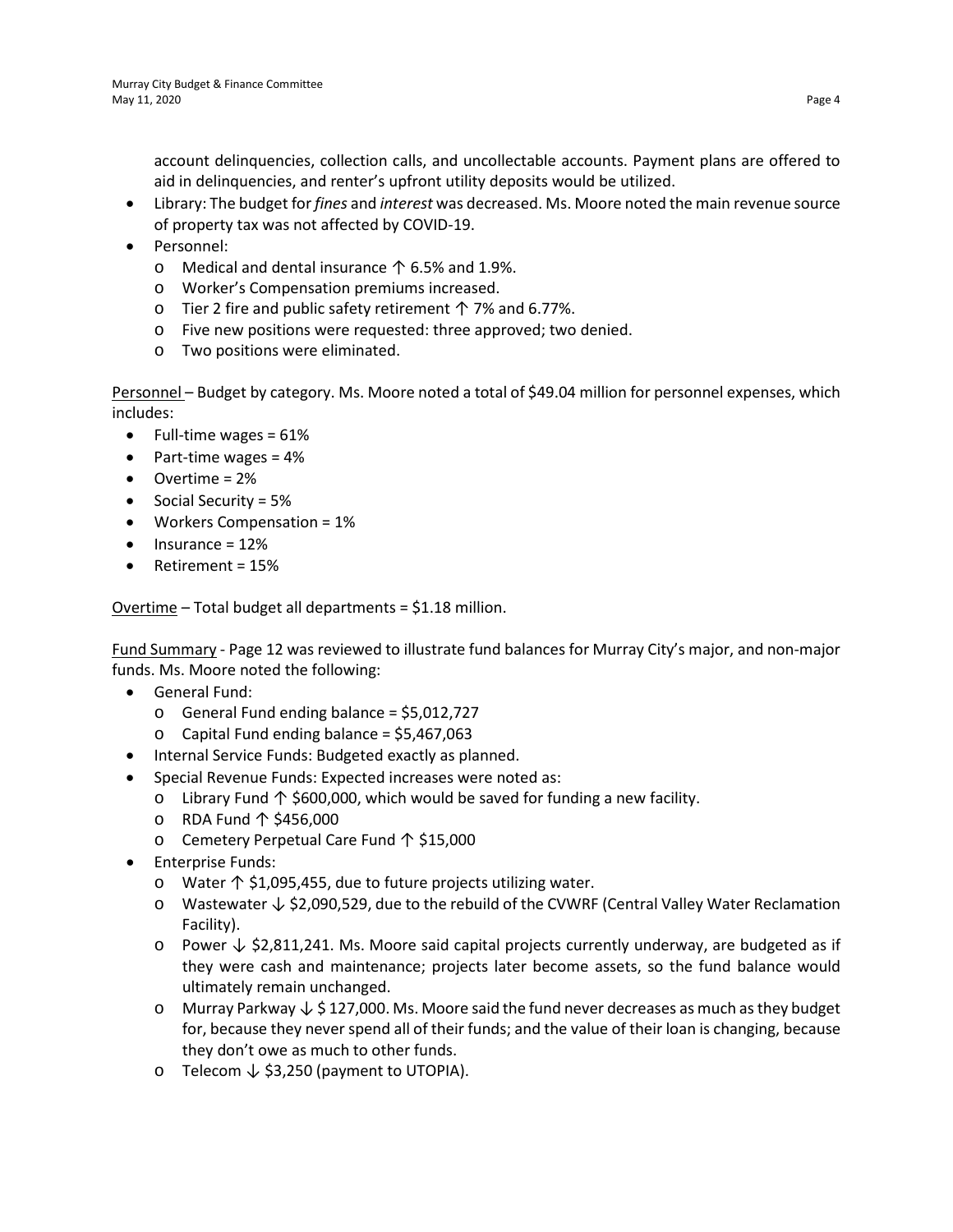- o Solid Waste ↑ \$368,920. Approximately \$180,000 of this amount was noted because the usual enterprise fund transfer of 8% was not budgeted this year.
- o Storm Water ↓ \$798,094, due to a budgeted capital project.

Ms. Moore said all enterprise funds are maintaining and operating as anticipated, in their long-range fiveyear plans. She noted a change occurred in how risk assessment was calculated, which better reflects the insurance premium costs of each division. Therefore, allocations would look differently in all department's risk line item. In addition, this caused fund balances for *risk* and *fleet* to decrease, providing artificially low FY 2020 assessments; the result is a substantial change in the percentage in FY2021. Overall, expenses in the two funds did not increase, as much as the department assessment line items would indicate.

### **Revenue**

She discussed her projections for sales tax revenue, taking into consideration Salt Lake County, and the ULCT (Utah League of Cities and Towns) estimates. Ms. Moore projected a decrease of 15% next year.

General Fund Resources by Source. A spiral graph was noted to show how the GF is funded:

- Sales Tax =  $36%$
- Property Tax = 19%
- Charges for Services = 8%
- Other Taxes = 11%
- Class  $C -$  Transportation Tax = 5%
- Licenses and Permits = 3%
- Fines and Forfeitures = 2%
- Transfers In = 8%
- Use of Reserves = 7%. Ms. Moore noted, of all sources for spending, the use of reserves to pay for things would be the only source that would fluctuate; anywhere from 6% to 8%.

General Fund Resources by Source. Ms. Moore reviewed where money is spent:

- $\bullet$  Personnel = 65%
- Operations = 21%
- Debt Service = 5%
- Transfers Out = 9%. It was noted that the majority of the transfers go to *capital projects*, and *maintenance* for city facilities. Transfers can be adjusted up or down, depending on sales tax revenue totals. Ms. Moore noted money transferred out to capital projects, includes the majority of the .2% sales tax option; and all of Salt Lake County Transportation tax revenue, which must be used on roads, sidewalks, and transportation type projects.

General Fund Expenditures by Function. To reflect who spends what in the City, Ms. Moore briefly noted a bar graph in a descending order, to convey the amount of expense for each department.

Ms. Turner asked Ms. Moore to clarify the difference between costs to the GF, and costs associated with the Citywide Fund. Ms. Moored explained enterprise funds operate as their own units, not combined with GF Revenue. That way tax dollar allocations can be well identified, to convey what functions in the City are supported by tax dollars. For example, the GF is funded by tax revenue, and enterprise funds are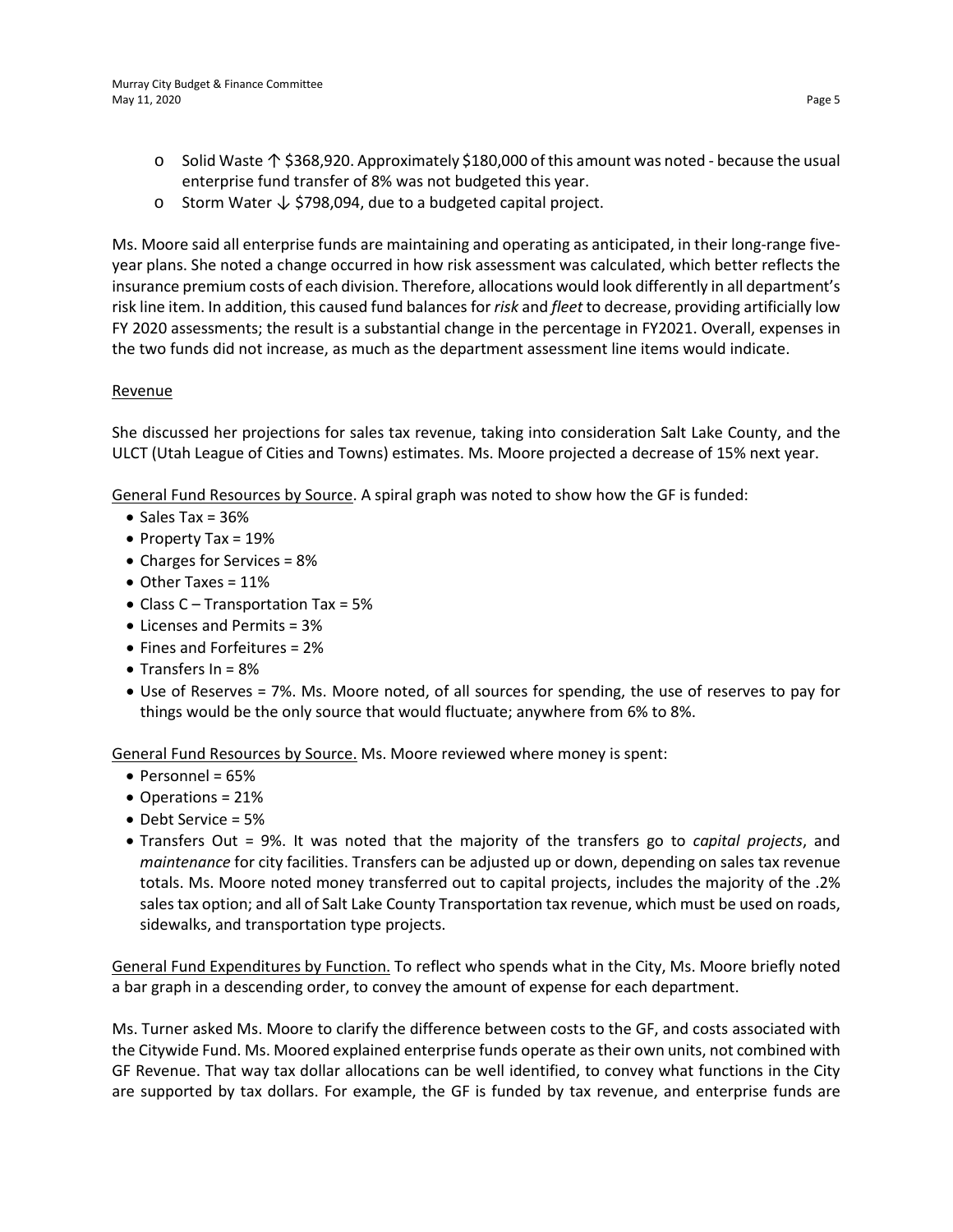supported by fees; fees are designed to cover the expenses of each division.

General Fund Summary – Page 13. Ms. Moored said Murray City Department Heads would be discussing the enterprise funds. She pointed out line by line budgeted revenues, and highlighted the following:

- Ending Fund Balances:
	- $\circ$  Last year FY 2018-2019 = 25.1% of revenue.
	- o Estimated Actual FY 2019-2020 = 20.2%. Ms. Moore noted this was a worst case scenario after adjustments were made.
	- $\circ$  Tentative Budget FY 2020-2021 = 12.1% at the end of the year.
- Expenditures:
	- o Personnel ↑ 0.21% Includes changes in retirement, and insurance adjustments.
	- o Operations ↓ 8%. The additional 4% cut would lower the \$10 million expense by \$409,000.

She noted on page 12 the General Fund and Capital Fund are grouped together, because they are interrelated. If allocations were not separated GF revenues would be \$10 million, instead of \$5 million. Ms. Moore explained the City must budget money to pay for things through the Capital Fund for things like vehicles, building maintenance, and City projects; so the two funds work hand in hand.

**General Fund Revenue** – Pages 14-16. Ms. Moore noted reductions in all revenue sources, however, slight increases were seen in a few small budgets, due to trending growth for multiple years. She noted many budgets were estimates, and highlighted the following:

- Licenses and Permits *Planning and Zoning fees ↑* 100%. The increase/change occurred because the revenue used to be allocated to *miscellaneous*; tracking the revenue would now occur in its own new category.
- Intergovernmental Revenue Except for the following, the City did not budget for intergovernmental revenue.
	- o *Metro DEA (Drug Enforcement Administration) Reimbursement* ↓ 42%.
	- o *EMPG* (Emergency Management Performance Grant Program) = \$8,000
	- o *State Liquor Allocations* = \$70,000.
- Charges for Services:
	- o *Animal Shelter* ↑ 262% = \$65,118. The current contract expired, and the new contact now includes renting the facility.
	- o *Park Center Aquatic fees* ↑1900% = \$100,000. There was a change in paying for swimming lessons. Patrons will now pay the Park Center for private swim lessons, and the City will now pay private swim instructors, increasing part-time wages for the facility. This revenue will offset that expense.
	- o *Park Center MAC Fees* ↑100% = \$24,000. An outside service will no longer be used to run the Murray Aquatics program.
- Fines and Forfeitures ↓ 15%.
- Miscellaneous ↓ 67%.
	- o *Interest Income* ↓ 83%, due to reduced interest rates.

Ms. Moore concluded the COVID-19 situation was different from the recession of 2008, when there was no money to lend for purchasing, and there was no borrowing for car buying. During COVID-19 people are still spending, they are just spending on Amazon. Therefore, her estimate in loss of sales tax revenue was only a best guess. She anticipated spending would pick up again, as restaurants and other retail begin to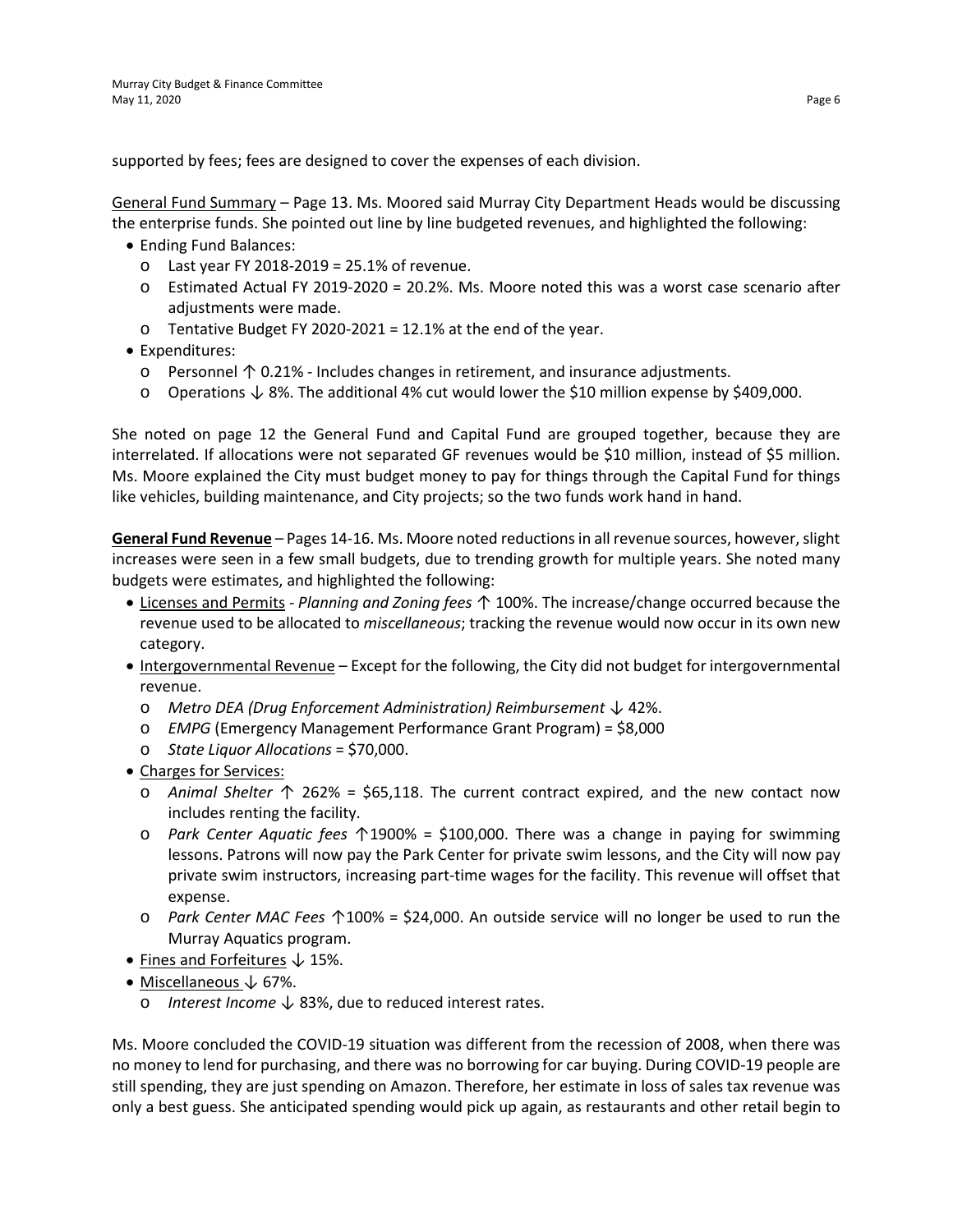open again, and stay at home orders begin to lift; and she was hopeful spending would return to what it was before COVID-19.

Mr. Hales noted the housing market had not suffered, due to COVID-19; he noted conversations with realestate brokers, and mortgage and real estate companies that confirmed there was no fear similar to 2008. Ms. Moore agreed even though the City's unemployment rate was at 14%, 86% of employees are still working. As soon as the recreation and senior centers open – jobs will be restored. It was hard to foresee how long before other facilities would reopen. She confirmed it will take a long time to make up for \$3 or \$4 million in lost revenue and was pessimistic about March sales tax revenue.

Ms. Martinez agreed the timing of the budget and being one week into the orange phase of COVID-19 created great unknowns. Therefore, her hope was to reconsider budget items, at the mid-year budget review. For example, suspending pay/step increases noted on page 4, until a better determination could be made. Ms. Lopez placed the item on contingency for further evaluation on May 15, 2020. Ms. Martinez said her priority was to keep everyone employed if things did not get better faster. She was pessimistic also, and expressed concern about increasing wages during this time, with a focus on protecting City employees.

Mr. Hales looked forward to hearing from department heads about their thoughts on step increases. He expressed faith in their knowledge after eight years of trusting their judgment.

Mr. Cox asked if the cost of \$438,855 to fund step increases included all taxes and pensions. Ms. Moore said no- the amount was the straight cost of funding salary increases; she would look into what the City could save if step increases did not occur and get back to the Council with an estimate.

**Parks and Recreation** – Mr. Sorenson addressed the seven items as follows:

- 1. Estimated Unspent Funds:
	- A. Parks and Recreation = \$460,000. The projected total is due to closures of the Park Center, and Senior Center, and Arts and Cultural Division, where programs, classes and events were canceled. Closures are anticipated until July.
	- B. Golf Fund = \$7,000.
		- a. Golf Superintendent = \$3,700.
		- b. Golf Pro = \$3,300.
- 2. CARES Act: The department was able to work around a few short-term childcare needs without impact.
- 3. Travel and Training needs = \$7,000.
	- A. Parks =  $$4,000$ .
	- B. Recreation =  $$1,000$ .
	- C. Golf Superintendent = \$1,000.
	- D. Golf Pro = \$1,000.

Mr. Sorensen confirmed the total cost for the Parks and Recreation travel and education training budget was fairly small to maintain certification. He noted in 2007/2008 when funds were taken away, there was significant impact on maintenance operations. He explained the practice for hiring cemetery, golf course, and parks divisions employees, was to attain younger unskilled labor, who would train all year in becoming better employees. He said valuable teaching throughout the year,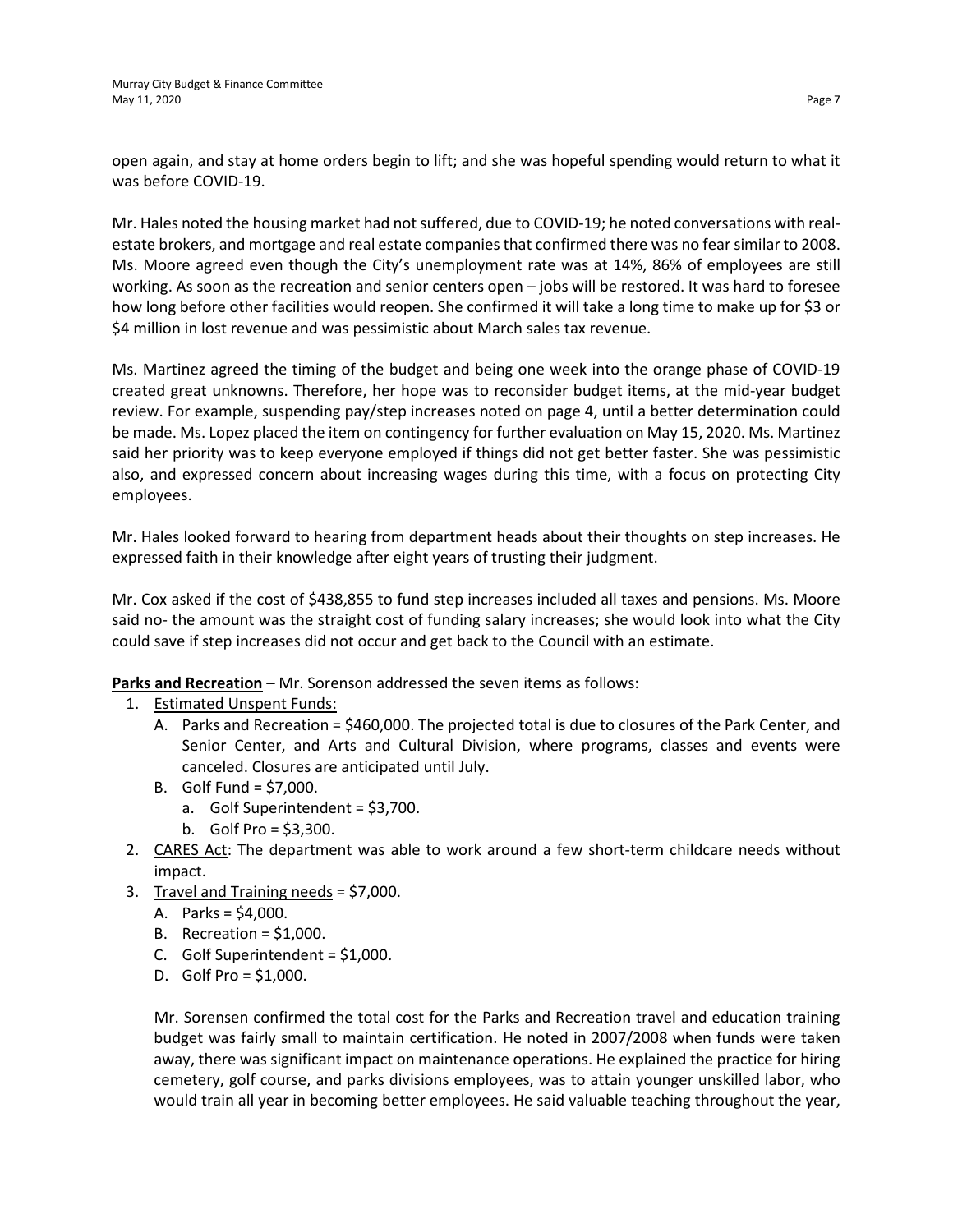included all employees be pesticide certified; they all understand maintaining ball fields; and several become certified playground instructors. Cutting this small budget would mean a great loss in training and retaining employees.

- 4. Operation Deductions of 4%:
	- A. Parks and Recreation total = \$125,100.
		- a. Parks = \$35,000.
		- b. Park Center = \$20,700.
		- c. Recreation =  $$14.100$ .
		- d. Senior Recreation Center = \$21,300.
		- e. Cemetery = \$4,200.
		- f. Outdoor Pool =  $$4,300$ .
		- g. Arts and History =  $$8,200$ .
		- h. Facilities = \$17,300.
	- B. Golf Fund total =  $$15,250$ .
		- a. Golf Superintendent = \$7,150.
		- b. Golf Pro = \$8,100.
- 5. Overtime: Parks and Recreation has minimal overtime, however, decreases are not possible without impact to operations. Mr. Sorensen discussed as follows:
	- A. Parks Department = \$35,000. They are not paying overtime often, employees earn comp time, however, many employees work holidays, and Saturdays and Sundays; many are called upon to remove graffiti within a 24 hour notice according to City policy; and many are required to plow snow at any hour. By offering overtime, moral is high for urgent situations.
	- B. Park Center: OT budgets are small, and payments are related to  $4<sup>th</sup>$  of July celebrations and programs throughout the day. (All events are cancelled, due to COVID-19.)
	- C. Cemetery: OT pays for burials late in the day and on weekends. A fee is charged for those time slots, which is more than the cost of overtime.

Ms. Dominguez observed overtime was most required during summer months. Mr. Sorensen confirmed, summertime is most consistent because work is required every day, seven days a week. He noted heavy snow years when overtime budgets did not cover needs, so budget adjustments were necessary. In addition, with COVID-19 restrooms require cleaning twice per day, on weekends.

- 6. CIP Projects: (See page 91 and 92 tentative budget)
	- A. Parks and Recreation Division = \$370,000.
	- B. Parks Office = \$14,000.
	- C. Arts and History =  $$500,000$
	- D. Transfer to Golf Course = \$58,000
	- E. Facilities Division = \$35,000

Mr. Sorensen described all projects as: pavilion replacements, replace outdoor pool parking lot, upgrade playground at Winchester Park, fall material for playgrounds, and a copy machine; pro-shop water heaters, fairway aerator, and golf restroom upgrades; two facility vehicles, facility emergency repairs, Aquatic Center strainer replacement, upgrade Murray Mansion, and Murray Theater remodel.

Ms. Moore noted \$300,000 allocated for replacing the pool parking lot, which was budgeted in FY 2020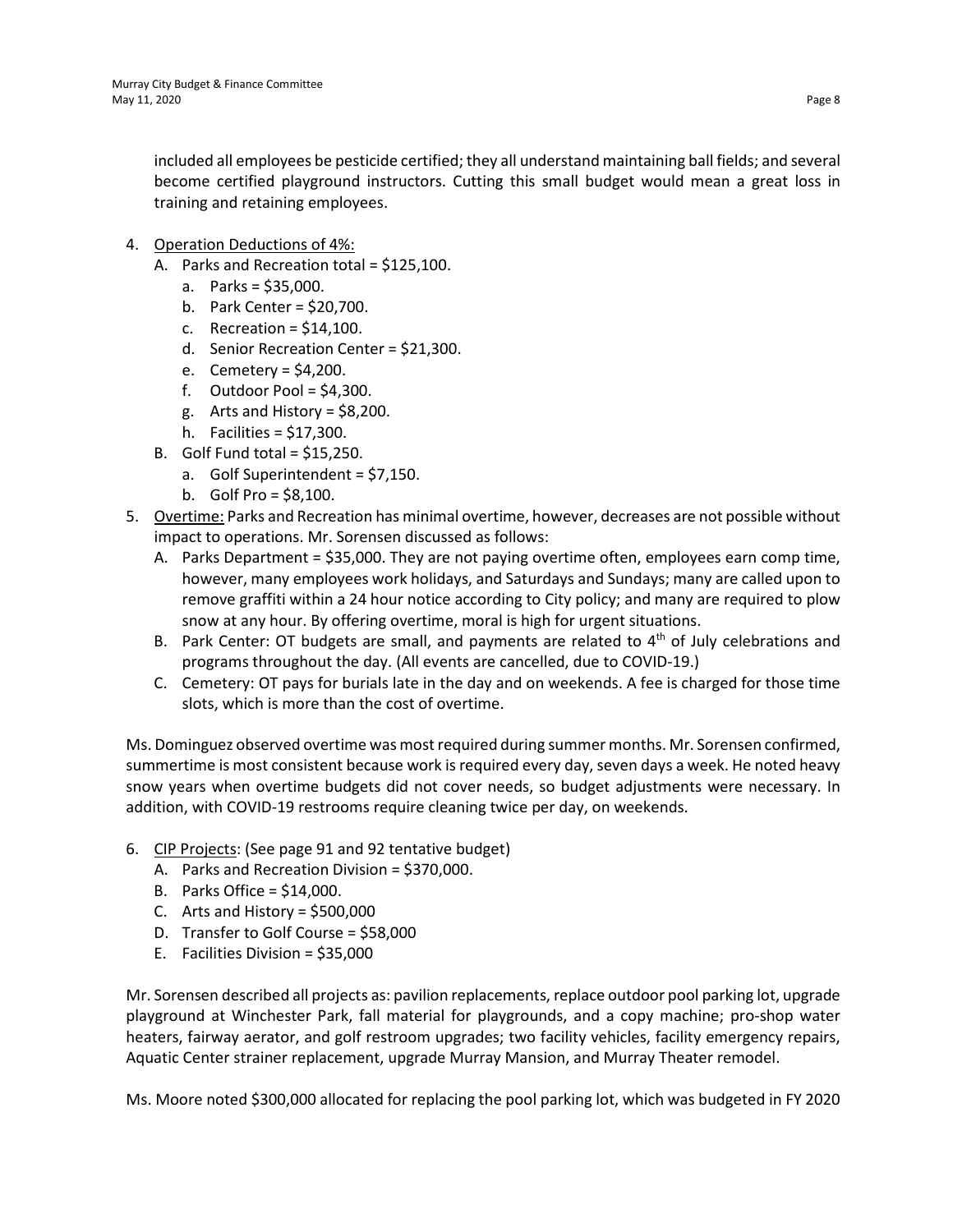for this year's CIP list, and would be rolled forward as part of the budget process.

7. Other Concerns: Mr. Sorensen discussed the importance of keeping the step-plan funded, to increase wages. He valued the step-plan and said under-skilled young people are usually hired as maintenance workers and start out at low wages. As employees are trained, step increases are received, which ensures employees stay with Murray City. He compared the COLA (Cost of living adjustments) increase that affects every employee; but appreciated step increases more, because they greatly affect new, lower level and low wage employees. Struggling to keep good and welltrained employees has been a challenge in the past, due to pay, so he hated to see that loss again for the small amount that it would cost the City to fund the step-plan.

Ms. Moore stated if the step-plan was pulled the total savings in wages would \$438,000.

Ms. Turner confirmed the amount was a Citywide cost. Ms. Moore agreed.

Ms. Martinez asked about impact, for delayed registration fees for classes, programs, events and activities; and how things would progress according to safety levels; she noted registration deadlines are usually long before activities start. Mr. Sorensen confirmed staff is discussing the matter daily, and meets with the Mayor several times a week. They are hopeful registration will happen again, once things open back up; small special events might be allowed first.

Ms. Dominguez asked about other options for funding the step-plan and sustaining workers to avoid overtime with other employees. She suggested contacting Salt Lake County, or other cities to inquire how and if they are funding wage increases since COVID-19. Mr. Sorensen confirmed his discussion with the parks and recreation director of Sandy City, who believed Sandy would continue to provide increases for employees; he was uncertain about SL County. Ms. Moore noted the County is not on a fiscal calendar, therefore, they were not addressing their budget at this time; other cities conducting layoffs were doing so because they were planned prior to COVID-19.

**Attorney's Office** – G.L. Critchfield addressed the seven questions related to three divisions, as follows:

- 1. Estimated Unspent funds:
	- A. City Attorney = \$6,000. Due to cancelled conferences, and related travel and training.
	- B. Prosecution = \$7,100 (Assuming that e-prosecution does not come due.)The Attorneys office is contractually committed to pay for software licensing, and the hope is to attain grant funding to cover those costs; grant timing is uncertain.
	- C. Risk = \$50,000 (cuts to travel and training, professional services, and small equipment)
- 2. CARES Act: To be discussed by HR Director, Ms. Colton.
- 3. Travel and Training. Mr. Critchfield noted the travel and training budget is critical for all attorneys related to annual dues, and continuing education to maintain licensures.
- 4. Operation Deductions of 4% = \$4,845 from Risk, essentially cutting travel and training.
- 5. Overtime: None.
- 6. CIP Projects: None.
- 7. Other Concerns: None.

**Public Works** – Danny Astill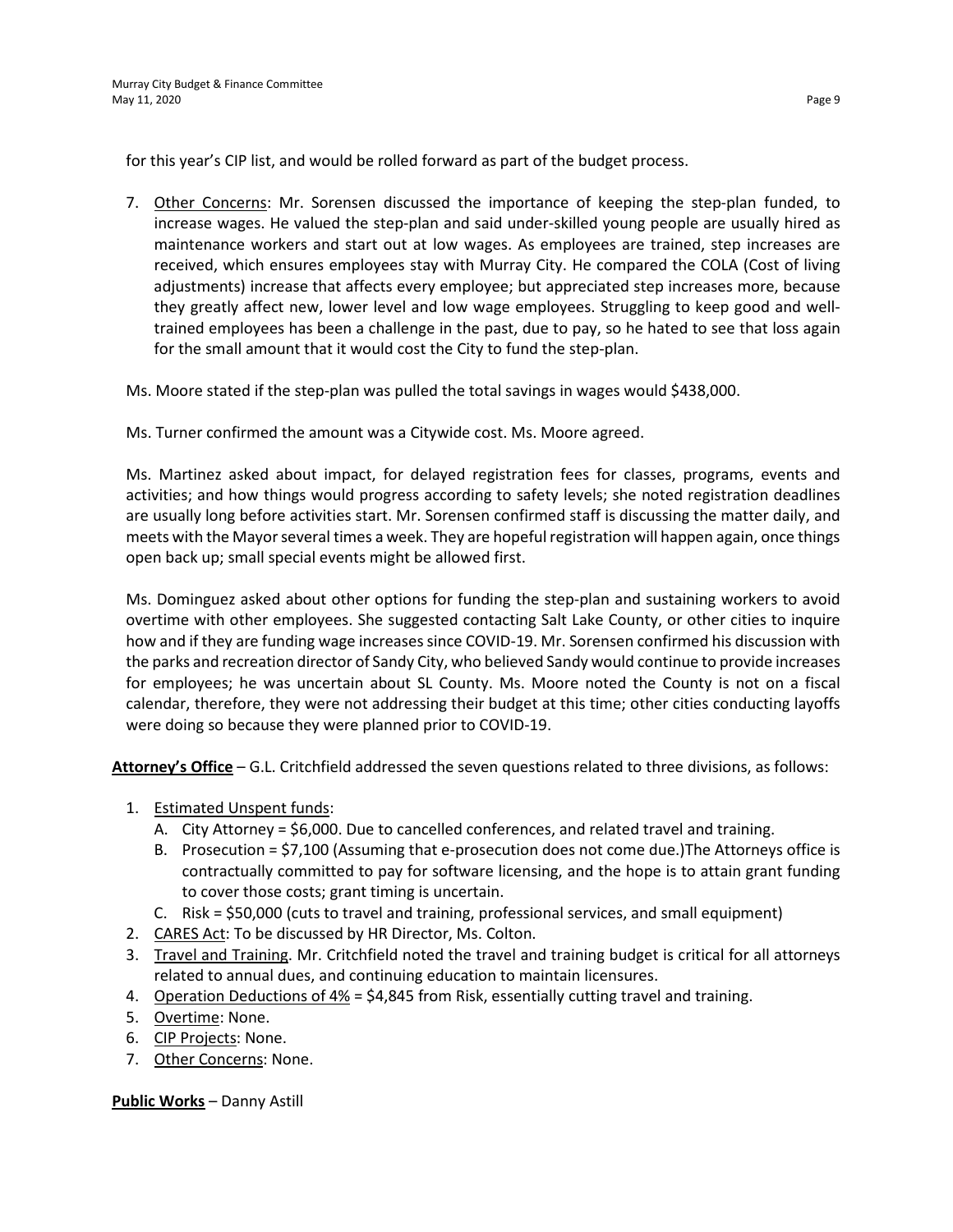Mr. Astill discussed the following divisions: Streets, Engineering, Wastewater, Water, Storm Water, and Solid Waste.

- 1. Estimated Unspent funds:
	- A. Streets = \$34,475
		- a. Travel and learning = \$575
	- B. Engineering = \$18,850
- 2. CARES Act: To be discussed by HR Director, Ms. Colton.
- 3. Travel and Training: Mr. Astill said travel and training is essential to all operations in each division; some training is offered locally, however, most opportunities are held out of State. Training allows employees to work with peers, gain knowledge about current equipment, keep up on operational ideas, and maintenance procedures, as well as, stay connected to national organizations. He said they could get by with less, however, he did not want to see them miss out on attaining up to date knowledge. He noted engineers are required to maintain required certifications.

Ms. Turner asked if the entire \$12,000 budgeted for *travel and training* in the Streets division was critical to maintain required certifications and licenses only. Mr. Astill confirmed some of the money was applied to daily operational practices that did not require licenses; so less funding might be possible. Ms. Turner asked how much less would be sufficient. Mr. Astill thought \$10,000 might cover needed training. However, similar to the parks department, unskilled employees are hired and trained to gain institutional and practical knowledge. Ms. Turner said times are crazy, so they must consider budget cutting, as much as possible.

Mr. Cox stated each department is different; he understood with road work there are many options, different mixes, and road base products available on the market that could save the City money. He agreed budget cuts are necessary, but thought it was just as important that staff continue their travel to learn about necessary practices. He thought the Council should be careful in understanding exactly where cuts are coming from, and the affect budget cuts actually have; because they could be stepping over dollars to save dimes. Mr. Astill agreed 25 people require training; he said keeping everyone up to date would not be easy with cuts, because \$12,000 was generally the minimum amount needed to get by with.

Ms. Turner said these are exceptional times, and asked Mr. Astill to consider all necessary budget cuts.

4. Operation Deductions of 4% - Mr. Astill discussed budget cuts for Streets and Engineering. He explained by cutting operations budgets the City runs the risk of not providing services that citizens expect. Therefore, he proposed to cut seasonal part-time positions to equal the requested 4% amount, instead of operation costs.

Ms. Turner noted 4% budget cuts of \$22,859 in the Streets budget; and \$2,222 from the Engineering Division. Mr. Astill confirmed.

Mr. Cox asked what part-time positions would be cut. Mr. Astill confirmed positions were not office workers but employees working in the field.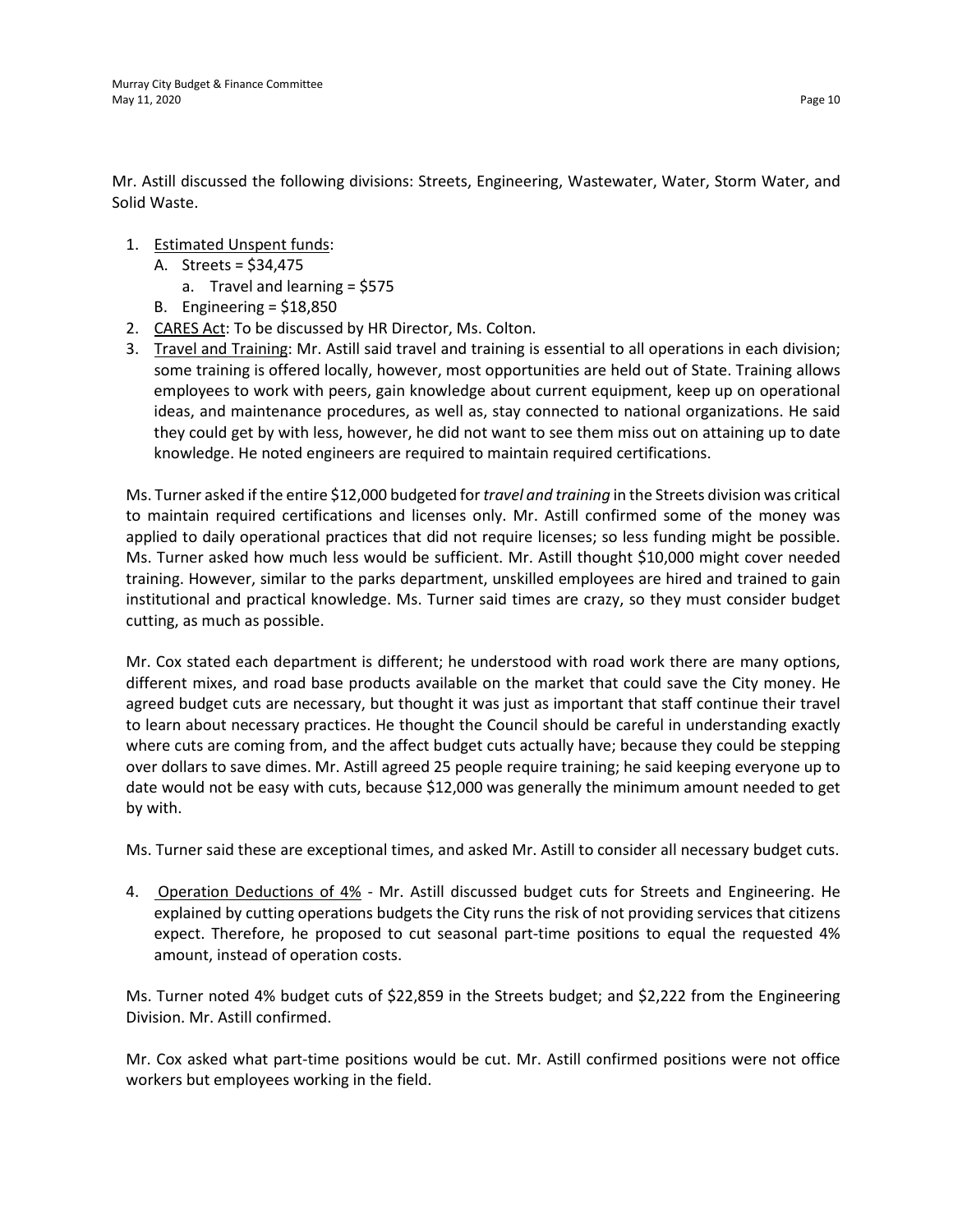5. Overtime: Mr. Astill explained *Overtime* in his department varies from year to year, and when necessary, every division in the Parks and Recreation department works together to handle urgent matters. For example, the *Streets* division is the leader in the department that coordinates and organizes workload; whether for snow removal, flooding, and street repairs Streets employees are called upon first when other employees are not available for emergencies. He said the overtime budget was adequately set where needed. He explained it is hard to expect workers to take comp time for urgent matters.

Mr. Hales asked about snow removal. Mr. Astill confirmed all departments are called out, at all hours, to assist with snow removal.

Mr. Astill said it was hard to cut the overtime budget, because if overtime was not available to give, it would be difficult to motivate employees to voluntarily address urgent matters. For example, problematic storm drains, after hours; ducks caught in storm drains, and other unexpected situations already mentioned.

- 6. CIP: Mr. Astill reviewed the following projects based on a list created over the years:
	- Public Services Streets: Road salt, slurry seal projects and sidewalk and ADA ramps, and one crack sealer vehicle. Ms. Moore confirmed the budget was lowered based on estimates for anticipated Class C road funding that would be received.
	- Public Services Transportation Tax: 300 West Bridge evaluation, and six street projects, that include water line installations, overlays, reconstruction and rebuilds.
- 7. Other Concerns: Mr. Astill discussed hard times during 2008-2010 when retaining employees was a great challenge, and other cities continued with wage increases, when Murray did not. As a result, the City lost a total of five well trained employees to other cities paying more. His greatest concern was losing employees again after the City invested in training; he favored funding the step-plan, so this would not happen again.

Ms. Turner said if the step-plan was suspended, it would not be permanent and they would continue evaluating to reinstitute the plan, as soon as possible.

Ms. Turner noted the Streets *professional services* budget was \$100,000 on page 48. Mr. Astill was unclear as to what the allocation was for. Ms. Moore thought money was for surveys or to address hazardous areas, and transportation studies. Ms. Turner requested the item be placed on contingency. Mr. Astill would research and provide details.

### **Enterprise Funds –** Mr. Astill

- 1. Estimated Unspent Funds:
	- A. Water Fund total = \$378,000. This includes *Water Administration*, *Water Operations*, and *Metering Operations*.
	- B. Wastewater Fund = \$309,000. This includes *Wastewater Operations*, and *CVWRF* (Central Valley Water Reclamation Facility).
	- C. Storm Water Fund =  $$77,200$ .
	- D. Solid Waste Fund = \$2,800.
- 2. CARES Act: To be discussed by HR Director, Ms. Colton.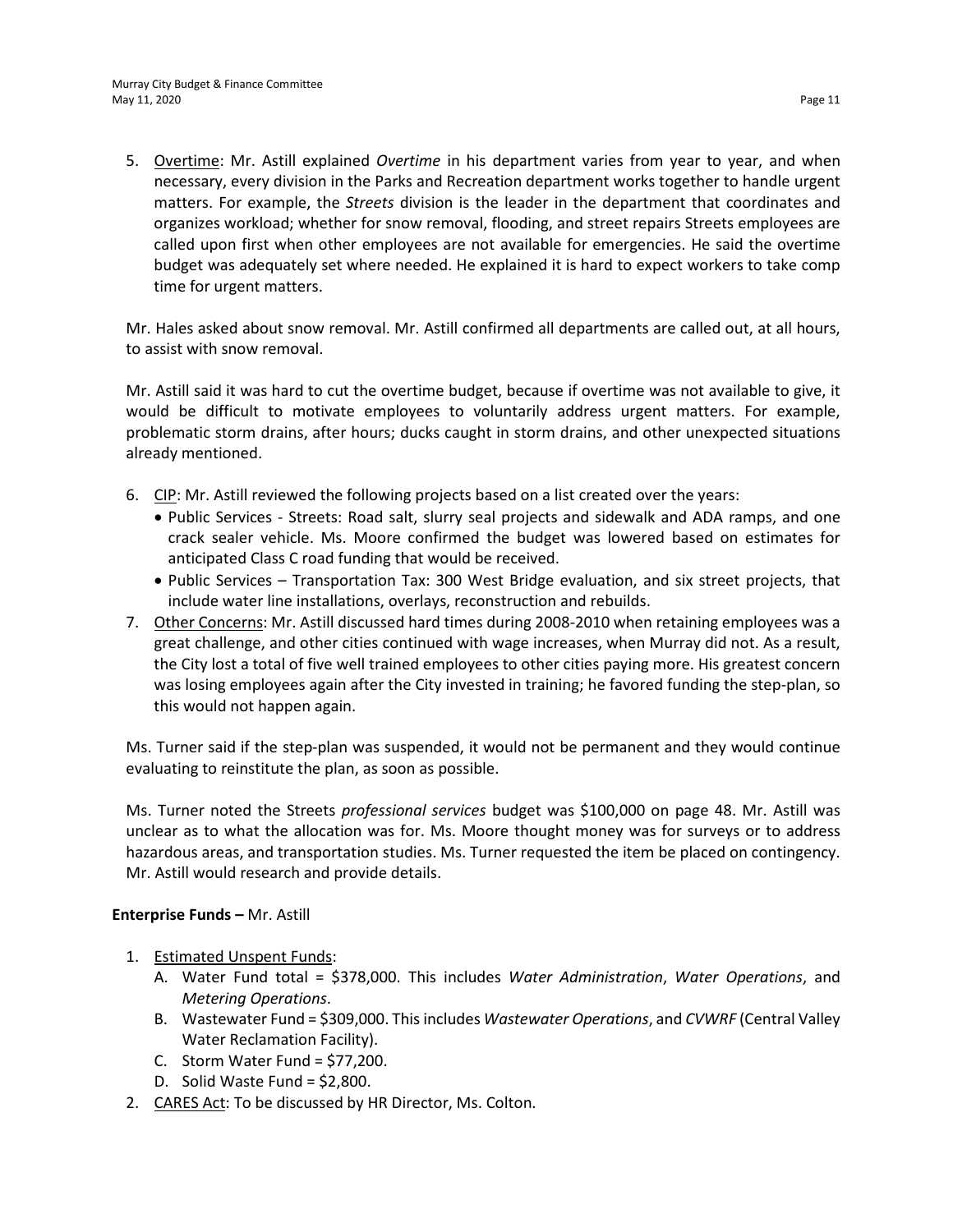- 3. Training and Travel requirements:
	- A. Water = \$12,000. (Minimum amount needed for 18 people. Each license requires 30 hours within a three-year period, which is 10 hours per year in the classroom.)
	- B. Wastewater = \$9,000. (ten people require licenses, which is 30 hours of class time)
	- C. Storm Water = \$10,000. Mr. Astill noted the training budget was essential to maintain certifications. Local training is used, and some training is located in St. George, Utah. If necessary, he thought the budget could be reduced to \$8,000, however, he stressed that training was essential.
	- D. Solid Waste: Travel and training is funded by Street division or the Land Fill, which is offered locally.

Ms. Dominguez asked how employee training was scheduled or prioritized. Mr. Astill explained supervisors keep track of certification hours, and keep training lists up to date. Since staff is hired untrained, employees work their way up, similar to an apprentice program to complete both Murray's required training and required State certification training; full certification takes 4 years to complete.

- 4. Operation Deductions of 4%
	- A. Water = \$84,000
	- B. Wastewater = \$27,312
	- C. Storm Water = \$22,092. Ms. Turner noted the *equipment maintenance* budget was ↑ 67%. Mr. Astill confirmed the expense was high due to several old pieces of equipment that failed, including the jetting truck, where the pump itself was \$35,000 to replace.
	- D. Solid Waste = \$61,154. Mr. Astill stressed the budget was already so tight. He proposed not cutting anything at all from this fund, because it would result in a budget opening later to request an increase.

Mayor Camp led a discussion about the effect of cutting the budgets of enterprise funds, and noted by doing so, savings would not occur across the board Citywide, if that was the goal; he noted money generated in each fund, stays within each fund.

Ms. Moore interjected revenues of enterprise funds would not drop, due to COVID-19, because citizens are still paying utility bills, including storm water fees. Enterprise revenue and budgets are based on the number of utility customers -over 12 months' time. She pointed out the requested 4% reduction in all enterprise operations would only hurt those entities, because revenue was not affected by the COVID-19 situation. She said an increase in collections might occur, however, most residents continue to pay water, power, and garbage bills; or face having utilities shut off. She explained time could be spent cutting enterprise budgets, and reducing flexibility, but enterprise budget cuts would never save the City, or the GF money.

Ms. Moore noted the only thing that would affect enterprise budgets overall, would be not funding the step-plan, which was a Citywide transaction. She stated if the GF cannot afford the Citywide step-plan, or COLA increases, enterprise funds could not either, even though their revenues remain stable. She thought it was important to discuss before budget cuts occurred. Most likely if 4% reductions occurred, divisions would end up coming back to request fee increases, in order to buy things, they need to buy, and do what needs to be done for Murray citizens. Mr. Astill agreed utility fees were recently increased in order to better fund operations.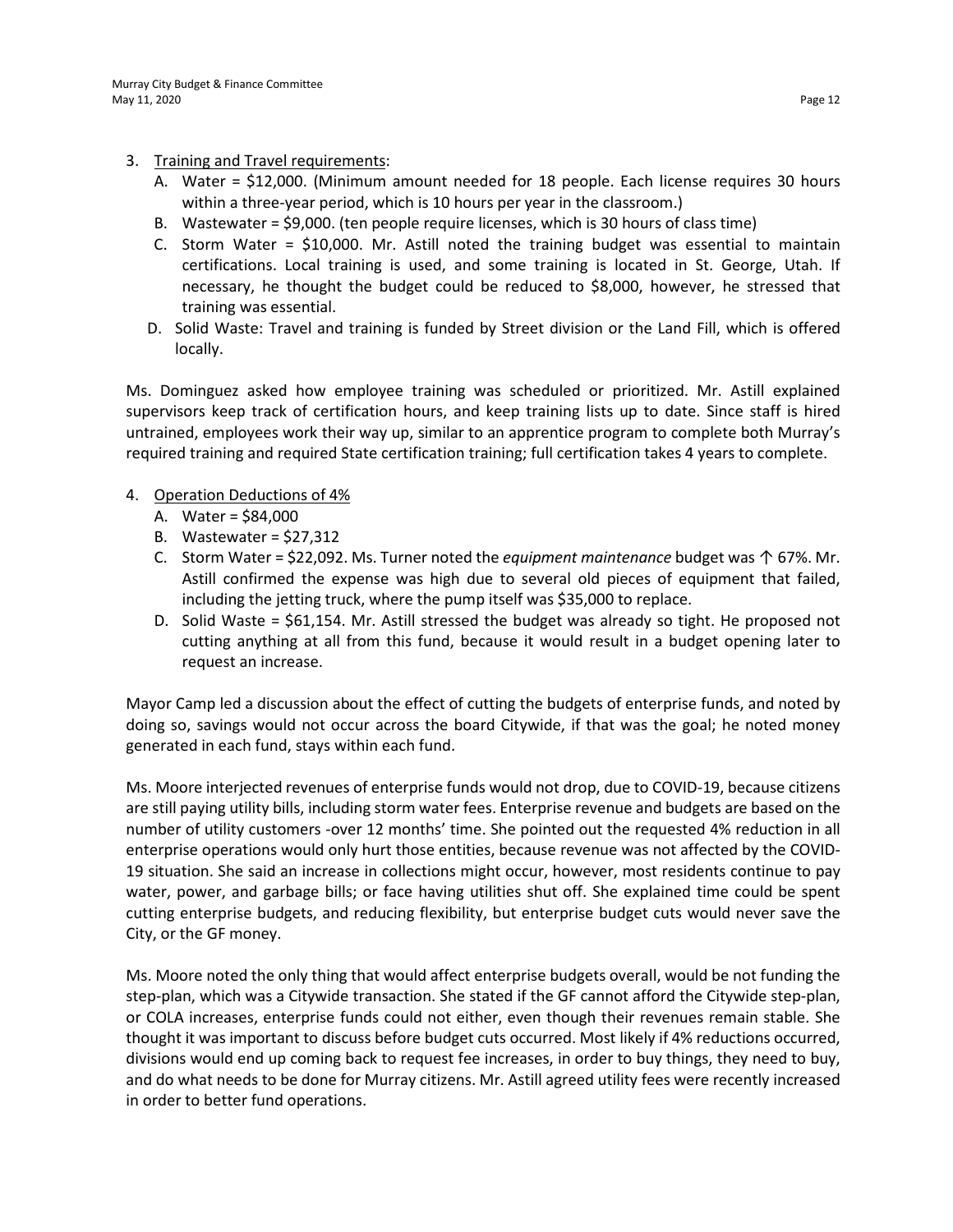Ms. Turner suggested adding the enterprise funds to the contingency list, to be held harmless from the requested 4% reductions.

5. Other Concerns: Mr. Astill reiterated the step-plan should funded, because he did not want to lose well-trained employees. Ms. Moore noted the need for filling two positions as important. Mr. Astill confirmed, due to regulations that require more water sampling, with time constraints to meet consistent backflow programs, they would like to hire additional help in the Water Division to provide the right amount of manpower to monitor required testing. In addition, an inspector is needed in the Storm Water division, due to the results of a recent audit that requires a specific amount of program inspections at various sites, which is required for attaining proper permits.

**Court** – Karen Gallegos, and Judge Thompson.

- 1. Estimated Unspent funds = \$55,000 by end of the year. The court has been closed since March 13 with hopes to reopen in June.
- 2. CARES Act: Two employees.
- 3. Travel and Training: All travel and training is critical to maintaining required certification. Ms. Gallegos said she would not be able to cut the budget, due to maintaining ALC (Administrative Law Court) standards.
- 4. Operation Deductions of 4% = \$10,000.
- 5. Overtime: None.
- 6. CIP Projects: Lighting needs to be upgraded to LED, and the old furnace may need replacing.
- 7. Other Concerns: Ms. Gallegos noted uncertain times with an uncertain future, but they would make the best of circumstances. Judge Thompson agreed like everyone it was wait and see with the issues at hand. They would follow COVID-19 safety guidelines; he thought utilizing WebEx would be a good transition for joining jail processes for defense councils, prosecutors and defendants.

Mr. Cox asked from where exactly funding cuts would occur. Ms. Gallegos explained the courts have been using WebEx for prosecution trials since COVID-19, which is conducted on-line; therefore, the majority of her reductions would come from the *prisoner transportation* budget. With the technology in place, prisoners will no longer need to be brought to the courthouse; eventually ALC will require all courts to operate this way by August of 2020.

Mayor Camp informed the courts budget was greatly reduced over the last year to become selfsustaining. Upstairs offices were eliminated and many budget cuts had already been made. Therefore, because the courts are running so efficiently, he confirmed it would be difficult to make additional budgets cuts again. He said the staff is doing a great job running the courts efficiently in this manner. In addition, he noted the State would be raising the amount that cities pay the State for *fines*; therefore, not allowing the City to increase fines; this will affect the Courts already tight budget in the future.

Ms. Dominguez noted the *interpreters'* budget was high; she asked if this was due to utilizing WebEx, and the decrease of in-person court hearings; she asked if the budget would decrease after August. Ms. Gallegos confirmed by law they must have one interpreter for every language; however, the budget was actually down 27%, due to the courts being closed for two months. She explained on June 3, 2020 Spanish speaking interpreters would be retained in the court twice a month and the budget was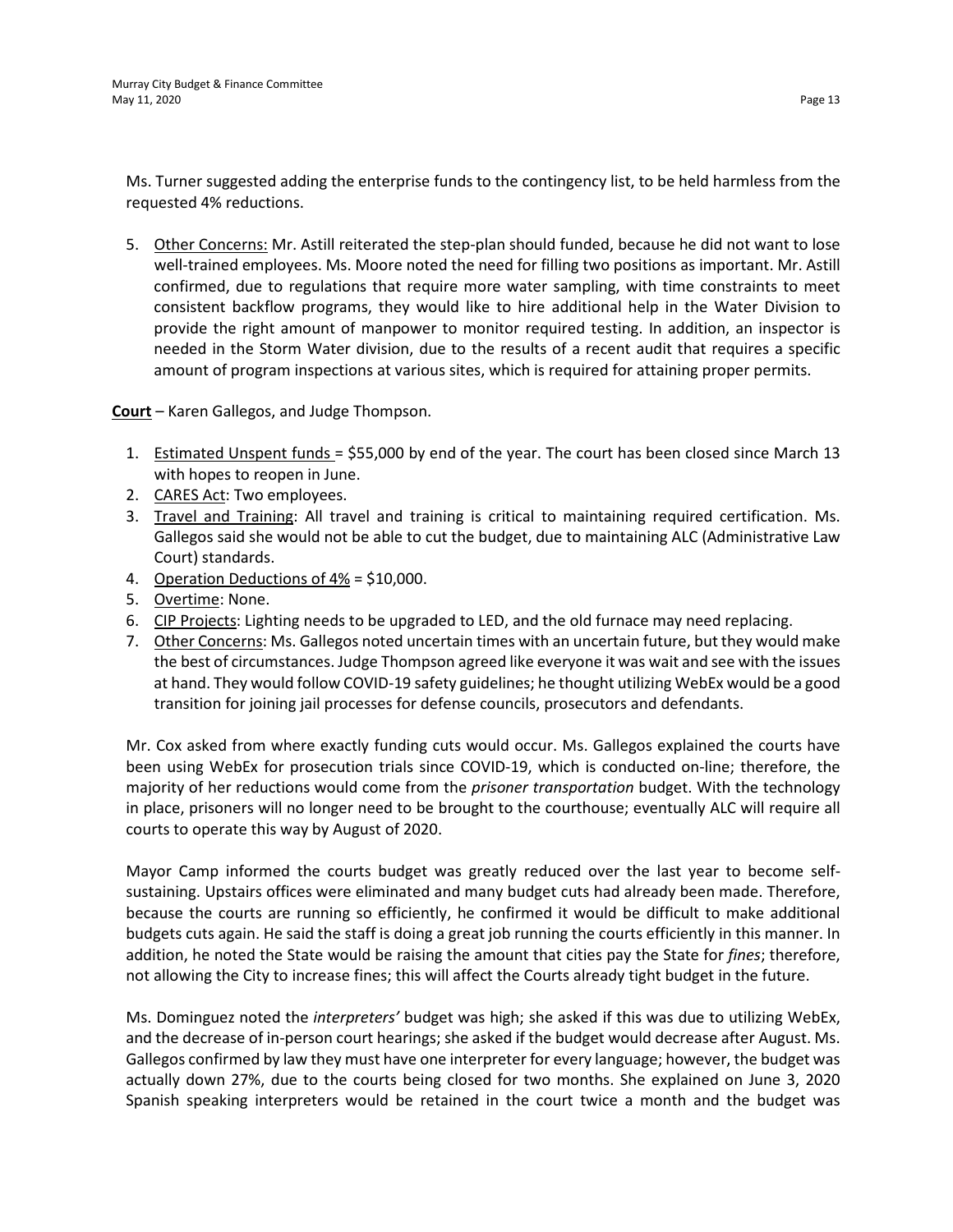expected to go back up. She said they would still be paying interpreter fees for WebEx court sessions, even though they are not physically at the Murray Courts.

**Library** – Kim Fong and Julia Pehrson

- 1. Estimated Unspent funds = \$35,000 in *part-time employee* budget, but funds might be needed to help pay for additional e-resources or retrofitting the library to comply with COVID-19 standards for public spaces.
- 2. CARES Act: None
- 3. Travel and Training: Possible cuts could total \$5,000. But, Ms. Kong noted the library is required to provide a certain amount of staff training for library State re-certifications.
- 4. Operation Deductions of 4%: The library is held harmless.
- 5. Overtime: None.
- 6. CIP Projects: The only CIP expense is the HVAC system (consisting of 16 units), which depends on how long they continue functioning. Units are replaced or repaired as they fail, not all at once.
- 7. Other Concerns: None.

### **IT (Information Technology)** – Robert White

- 1. Estimated Unspent funds = \$43,000.
	- A. IT = \$25,000
	- B. GIS =  $$ $18,000$
- 2. CARES Act: None.
- 3. Travel and Training: \$9,000 was budgeted. Mr. White explained IT does not require any certifications; however, because the IT industry changes on a daily basis, cutting this budget would be difficult. Reliance on attending conferences provides all training to assist in gaining knowledge or software, upcoming software releases, and all future technology matters. He would like to keep the budget intact to continue learning and necessary required training.
- 4. Operation Deductions of 4%: Total = \$21,500.
	- A. *Software Maintenance* = \$10,000. Mr. White explained once the City goes live with the new Tyler Utility billing system, the old program will no longer be needed providing this savings.
	- B. *Overtime* = \$7,000. Mr. White said they would offer comp time as well, to help reduce the budget by 4%.
	- C. *Professional Services* = \$4,500, which is a 27% cut.
	- D. *Small Equipment*: Mr. White reminded the Council \$190,000 was previously cut from the *small equipment* budget, which was 23%. Therefore, by adding the 4% cuts listed above totaling \$21,500, Mr. White reduced the total operations budget by 26%.
- 5. Overtime: Reducing all overtime was not possible, so a \$7,000 reduction was made, and comp time would also be offered. He noted significant projects coming up that require weekend work, so overtime would be necessary. For example, City owned fiber optics need to be re-spliced and buried underground at Murray Park pavilions. Anything preformed on software upgrades, patches, is all done on weekends to keep the system up 24x7. Much of their work is done on off hours. Without overtime staff would be lacking and levels of service might be affected.
- 6. CIP Projects = \$2,982,000. Projects were reduced down to just two projects:
	- A. Migrate to Microsoft Office 365 G3 Edition.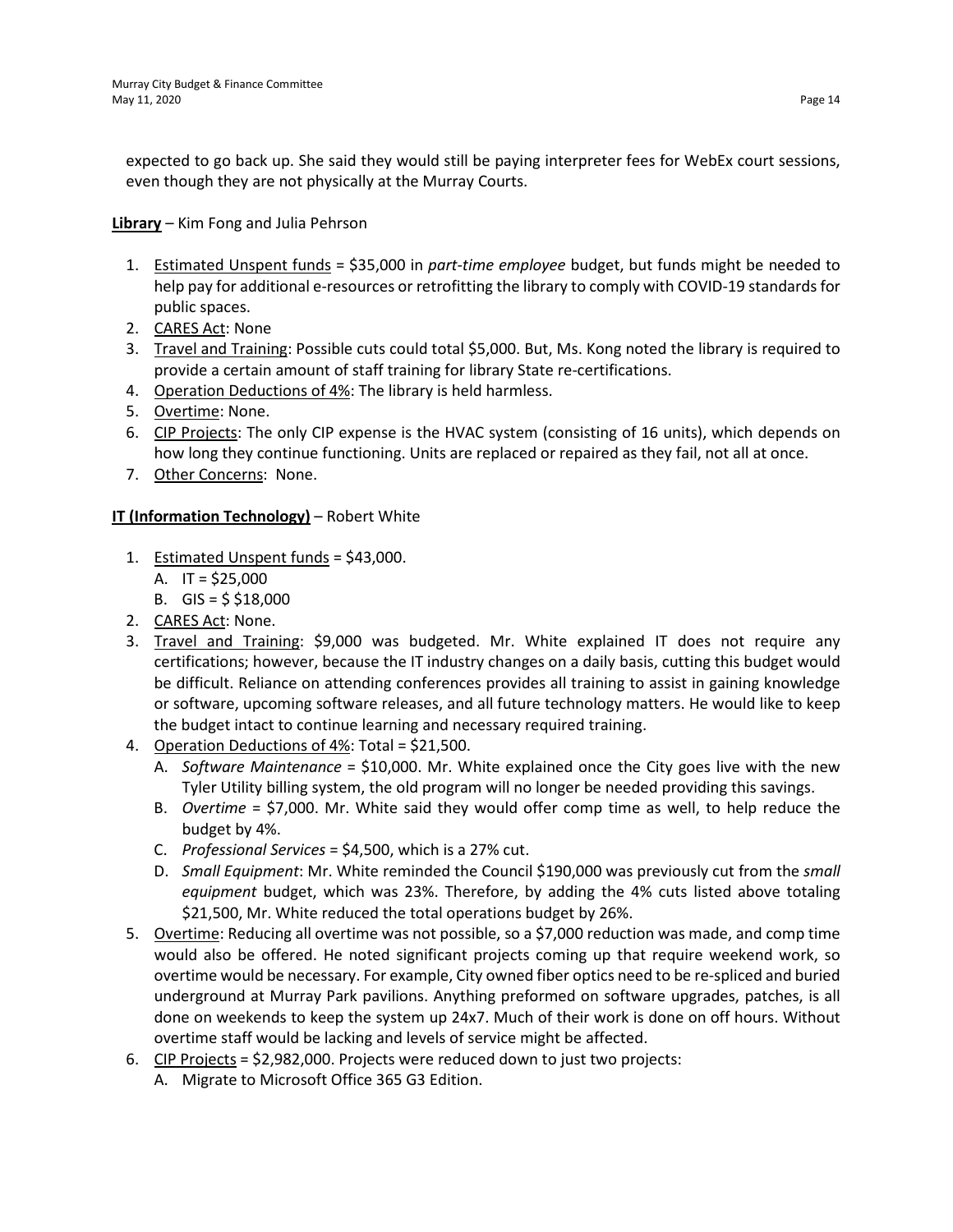- B. Two Factor Authentication for CJIS users. The system is required to comply with the Utah criminal justice information systems.
- 7. Other Concerns: Mr. White reiterated the importance of overtime, where staff works many weekends to provide adequate service to all departments in the City.

Ms. Turner appreciated Mr. White for cutting budgets in the best way possible.

Mr. Hales acknowledged that Mr. White made significant budgets cuts, and said not all departments were able to do that. He said his personal goal was not to cut overtime budgets if doing so placed City services at risk, by having to use comp time instead of overtime. Mr. Cox agreed

Ms. Dominguez asked if training conferences were available on-line during COVID-19. Mr. White agreed with Mayor Camp that some things are still fluid, including IT training. On-line training is offered for somethings, however, in person conferences offer valuable breakout sessions that provide certain certifications. He noted the cost for on-line classes was the same as in person conferences; he mentioned a major opportunity was lost when the Tyler Software conference was recently cancelled, and hoped it would be rescheduled soon since the City just migrated to this system.

Mr. Hales thought in-person conferences were valuable where networking with other cities also provided valuable learning. Mr. White agreed all IT conferences are important to Murray IT operations, as well as, the ability to meet with various software developers to discuss specific needs for Murray.

### **Finance and Administration** – Brenda Moore

- 1. Estimated Unspent funds: Total = \$16,417
	- A. Finance Department = \$2,000. Most savings will come from travel and training.
	- B. Treasury =  $$1,813$
	- C. Recorder's Office =  $$12,579$

Other Estimated Unspent funds:

- Non-Departmental = \$162,000. Supplies were cut before COVID-19.
- Utility billing = \$71,000. None of which will help the GF, but will provide a savings in the enterprise funds.
- 2. CARES Act: One person is out.
- 3. Travel and Training: Minimum requirements were noted as:
	- A. Finance = \$5,000.
	- B. Treasury =  $$1,500$ .
	- C. Utility Billing = \$500.
	- D. Recorder = \$4,000.
- 4. Operational Deductions of 4%:
	- A. Finance = \$1,400. Which includes books and subscription, dues and memberships.
	- B. Treasury = \$1,750. Which includes books and subscriptions, dues and memberships and bank fee. Ms. Moore noted the department is fairly new, and budget cuts occurred over the last year when reorganization occurred.
	- C. Utility Billing = Held harmless.
	- D. Recorder = \$2,379. Includes canceling books and subscriptions and reducing travel and training.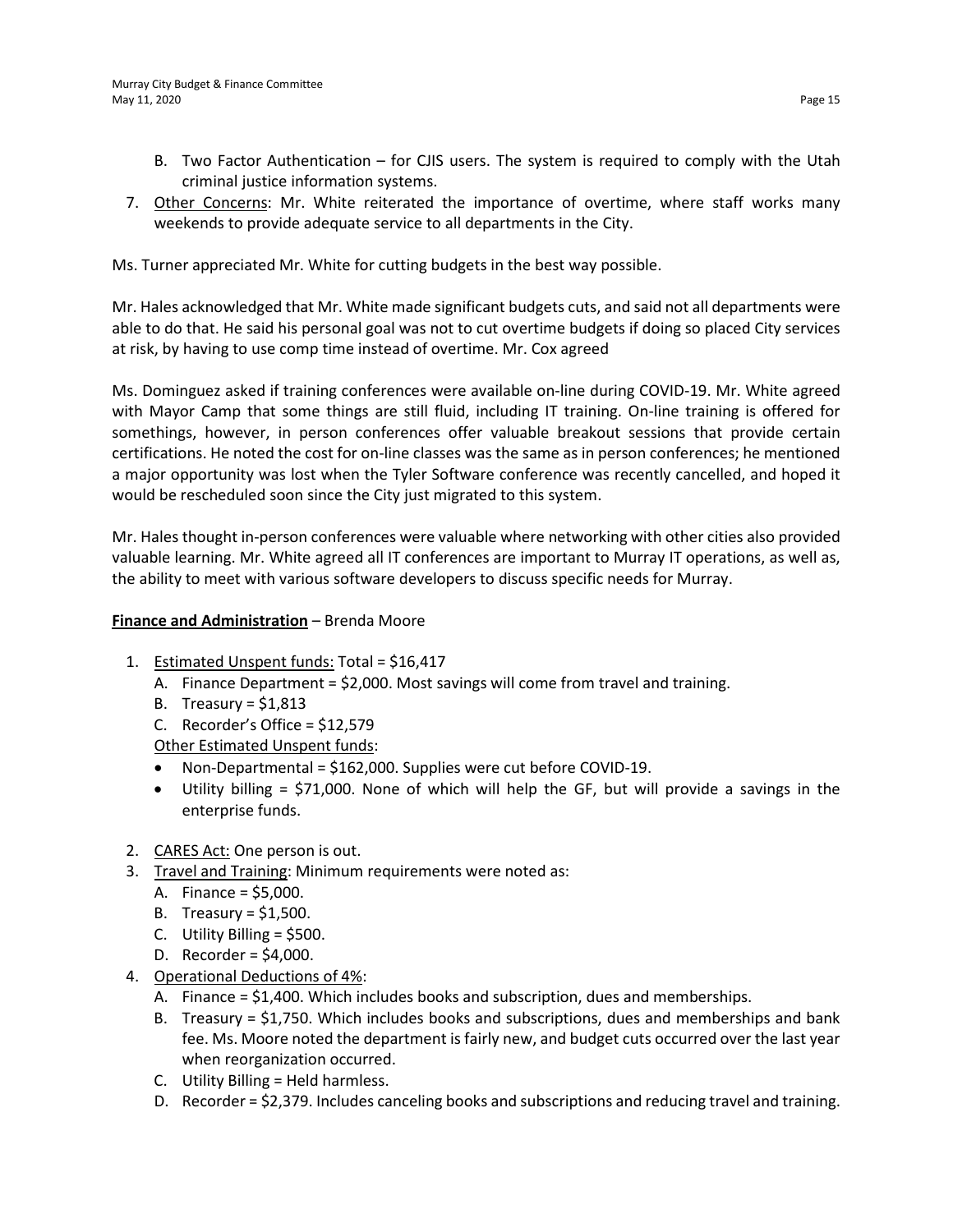- 5. Overtime: The overall budget is small, with busy times of the season. Budgeted totals:
	- A. Finance = \$1,000.
	- B. Treasury =  $$500$ .
	- C. Recorder =  $\theta$
	- D. Utility Billing = \$500. After hours training is necessary.
- 6. CIP Projects: None.
- 7. Other Concerns: Ms. Moore noted the need for an additional position in Utility Billing funded through the *administrative services transfer*.

Ms. Turner asked for other concerns, or items to be added to contingency.

Ms. Dominguez suggested required training, and certifications items be placed on contingency. She wanted to review what trainings, licenses and certifications are considered State required, and what other trainings could be addressed later at mid-year budget reviews. Ms. Lopez agreed certification details were unclear, however, a list could be requested to get that information. Mr. Dominguez said a list of ongoing training would be helpful for reevaluating if money for training should be approved now or later.

Mr. Hill responded to provide direction, and said the term certification must be defined. He would send Ms. Lopez a list for each department, however, it would be difficult to prioritize, because each department defines 'certification' differently. He thought deciphering would be problematic because whether employees attain knowledge, renew licenses, or get certified, each department requires training according to different needs.

For example, the attorney's office, where a certain number of CEU's are required to maintain licensing with the Utah State Bar; and the same is true with water department employees – they require a certain number of CEU's for their job requirements. Other departments are different, like park employees must understand how a certain piece of equipment is used, CEU's are attained- although training is still required. He said it would be hard to distinguish what training takes priority over another. In addition, conferences are just as important as attaining CEU's. Mr. Hill would provide the list, however, he thought it would be a challenge to choose between what departments say they need, and what the Council thinks should be funded according to their definition of CEU's and other training needs.

Ms. Dominguez did not want to cut training budgets needed for ongoing training, or lose employees, due to lack of training, but wanted better clarification. Mr. Hill asked Ms. Dominguez if she then thought Department Directors were asking for money not related to training; he said what Department Heads placed in their budgets, was exactly what they think they will need.

Ms. Dominguez said more understanding was needed to prevent cutting budgets. She thought some directors provided vague training information, and others were more specific. Mr. Hill reiterated that was because each department defines required training and certification differently, which should not be interpreted as what is needed now, and what is not needed. He explained parks and recreation employees do not need CEU's to be maintenance workers; and Streets employees do not need CEU's to maintain their jobs. Therefore, there was risk in only wanting to pay for credentialing.

Mr. Cox appreciated the learning exercise for both the Council, and Department Heads who searched